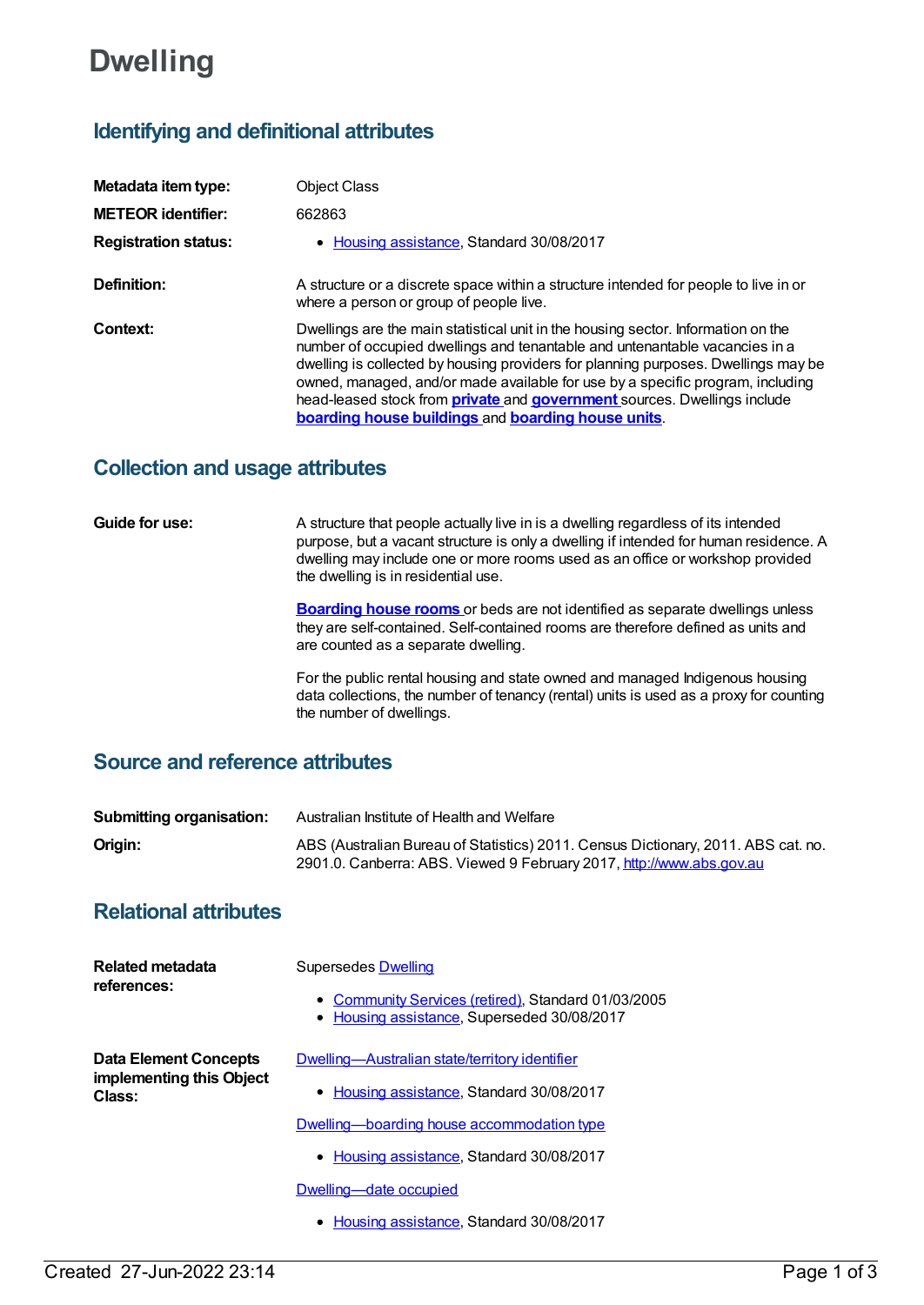### [Dwelling—date](https://meteor.aihw.gov.au/content/608009) vacated

• Housing [assistance](https://meteor.aihw.gov.au/RegistrationAuthority/11), Standard 30/08/2017

[Dwelling—geographic](https://meteor.aihw.gov.au/content/662963) remoteness

• Housing [assistance](https://meteor.aihw.gov.au/RegistrationAuthority/11), Superseded 10/05/2019

[Dwelling—geographic](https://meteor.aihw.gov.au/content/711254) remoteness

• Housing [assistance](https://meteor.aihw.gov.au/RegistrationAuthority/11), Standard 10/05/2019

[Dwelling—household](https://meteor.aihw.gov.au/content/608114) occupancy indicator

• Housing [assistance](https://meteor.aihw.gov.au/RegistrationAuthority/11), Standard 30/08/2017

[Dwelling—housing](https://meteor.aihw.gov.au/content/662975) program type

• Housing [assistance](https://meteor.aihw.gov.au/RegistrationAuthority/11), Standard 30/08/2017

[Dwelling—major](https://meteor.aihw.gov.au/content/662990) redevelopment indicator

• Housing [assistance](https://meteor.aihw.gov.au/RegistrationAuthority/11), Standard 30/08/2017

[Dwelling—number](https://meteor.aihw.gov.au/content/663010) of bedrooms

• Housing [assistance](https://meteor.aihw.gov.au/RegistrationAuthority/11), Standard 30/08/2017

[Dwelling—number](https://meteor.aihw.gov.au/content/663027) of days vacant

• Housing [assistance](https://meteor.aihw.gov.au/RegistrationAuthority/11), Standard 30/08/2017

[Dwelling—number](https://meteor.aihw.gov.au/content/663040) of households

• Housing [assistance](https://meteor.aihw.gov.au/RegistrationAuthority/11), Standard 30/08/2017

[Dwelling—number](https://meteor.aihw.gov.au/content/663050) of occupants

• Housing [assistance](https://meteor.aihw.gov.au/RegistrationAuthority/11), Standard 30/08/2017

[Dwelling—number](https://meteor.aihw.gov.au/content/663059) of tenancies

• Housing [assistance](https://meteor.aihw.gov.au/RegistrationAuthority/11), Standard 30/08/2017

[Dwelling—number](https://meteor.aihw.gov.au/content/663065) of tenancies at full capacity

• Housing [assistance](https://meteor.aihw.gov.au/RegistrationAuthority/11), Standard 30/08/2017

[Dwelling—number](https://meteor.aihw.gov.au/content/662911) of tenantable vacancies

- [Commonwealth](https://meteor.aihw.gov.au/RegistrationAuthority/10) Department of Health, Incomplete 14/12/2016
- Housing [assistance](https://meteor.aihw.gov.au/RegistrationAuthority/11), Standard 30/08/2017

[Dwelling—number](https://meteor.aihw.gov.au/content/662941) of untenantable vacancies

• Housing [assistance](https://meteor.aihw.gov.au/RegistrationAuthority/11), Standard 30/08/2017

[Dwelling—permanency](https://meteor.aihw.gov.au/content/662973) status

• Housing [assistance](https://meteor.aihw.gov.au/RegistrationAuthority/11), Standard 30/08/2017

[Dwelling—structure](https://meteor.aihw.gov.au/content/663003) type

• Housing [assistance](https://meteor.aihw.gov.au/RegistrationAuthority/11), Standard 30/08/2017

[Dwelling—tenancy](https://meteor.aihw.gov.au/content/663019) management status

• Housing [assistance](https://meteor.aihw.gov.au/RegistrationAuthority/11), Standard 30/08/2017

[Dwelling—tenancy](https://meteor.aihw.gov.au/content/663106) rental unit identifier

• Housing [assistance](https://meteor.aihw.gov.au/RegistrationAuthority/11), Standard 30/08/2017

[Dwelling—tenantability](https://meteor.aihw.gov.au/content/663112) indicator